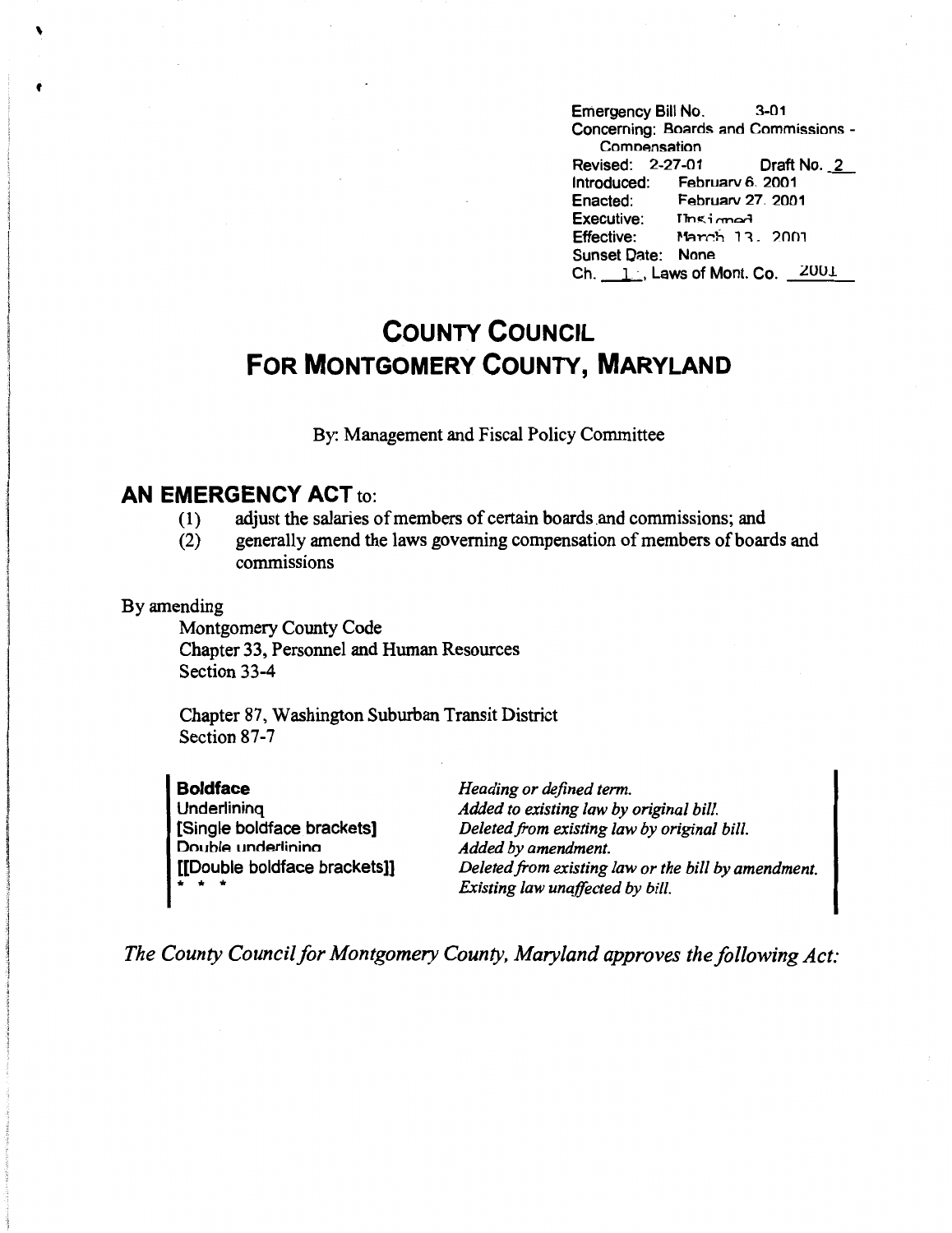$\cdot$ 

**1** 

# 2 **33-4. Salaries of chairman and members of merit system protection board.**  3 For members of the Merit System Protection Board appointed after 4 December 31, [1989] 2000, the annual salary of the [chairman of the merit system 5 protection board] chair is [\$6,500] \$8,000, adjusted as provided for other members 6 under this section. The annual salary of the other 2 members [of the merit system 7 protection board] is [\$5,000] \$6,500 adjusted each year on the first Monday in 8 December by a percentage which is 50% of the percentage that the consumer price 9 index for all urban consumers for the Washington-Baltimore metropolitan area,. or 10 ~ successor index, for the previous September has changed from September of the 11 previous year. 12 **87-7. (Same-]Compensation and expenses of commissioners.**  13 (a) \* \* \* 14 (b) (1) (i) Except as provided in item (ii) of this paragraph, the members 15 of the Washington Suburban Transit Commission from Montgomery 16 County [shall] receive the following salaries: 17 1. Chairman ... \$2,875. 18 2. Commissioners....\$2,500. 19 (ii) A commissioner from Montgomery County who also 20 serves as a member or an alternate of the Washington 21 Metropolitan Area Transit Authority [ shall] must receive 22 the following salary: 23 1. Chairman....\$[14,700] 18,500. 24 25 26 27 2. Member or alternate....\$[13,700] 17,500. (2) A Commissioner who is an elected official or a full-time County employee [of Montgomery County may] must not receive compensation for service on the Commission.

1 **Sec. 1. Sections 33-4 and 87-7 are amended as follows:**